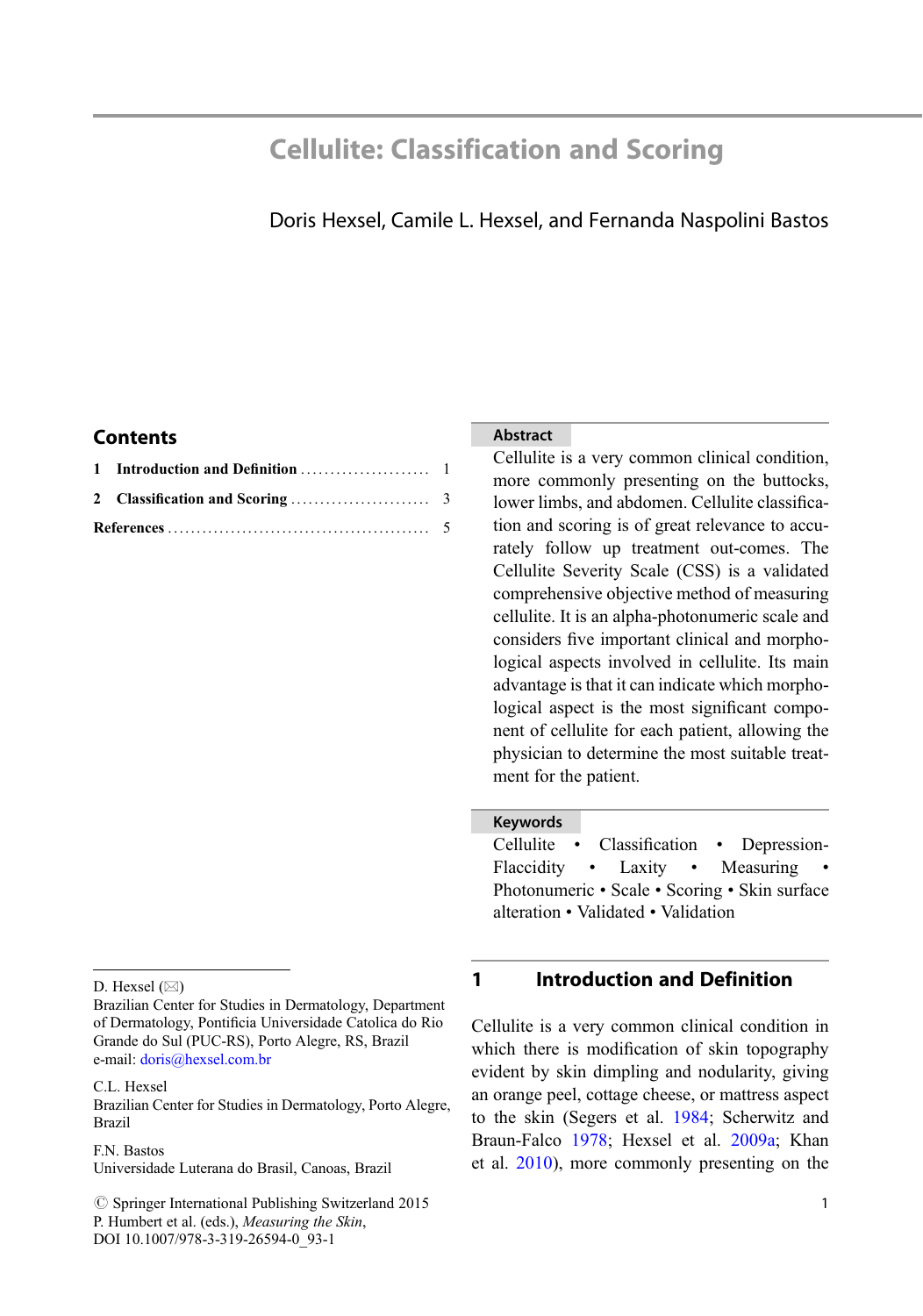Fig. 1 Sequence of magnetic resonance imaging of a patient in an area with a cellulite depression. The first slice (a) shows a skin marker identifying the cellulite

depression. The second slice (b) shows typical, thicker, ramified, and perpendicular fibrous septum

buttocks, lower limbs, and abdomen. It is a localized metabolic and a complex architectural multifactorial disorder of the subcutaneous tissue (Hexsel et al. [2009a;](#page-4-0) Khan et al. [2010](#page-4-0)). This condition can be found in different age groups and in both sexes, but the prevalence is higher in females after puberty and in obese patients, being reported as a normal manifestation of obesity (Hexsel and Mazzuco [2000\)](#page-4-0). On the other hand, cellulite is also present in nonobese individuals (Hexsel et al. [2009a](#page-4-0); Khan et al. [2010\)](#page-4-0).

The pathophysiology of cellulite is complex, and there are many theories to elucidate it. The majority of the theories involve alterations to the adipose tissue and microcirculation causing fibrosclerosis of the connective tissue. It is considered a noninflammatory, degenerative condition, producing alterations to the hypodermis producing irregular undulations on the skin overlying the affected areas (Hexsel et al. [2010\)](#page-4-0).

Differences in subcutaneous tissue architecture between men and women may explain the female sex predominance of this condition (Nürnberger and Müller [1978](#page-4-0)). In women, bands of connective tissue are oriented radially or perpendicular to the skin surface (Nürnberger and Müller [1978;](#page-4-0) De la Casa et al. [2012](#page-4-0)). As the fat layer expands,

herniation of subcutaneous fat within fibrous connective tissue occurs, leading to a puckered appearance of the skin (Querleux et al. [2002;](#page-4-0) Piérard et al. [2000](#page-4-0)). In men, these septa adopt an oblique zigzag pattern, which holds the fat layer and prevents the projection of the adipose tissue on the skin surface (De la Casa et al. [2012;](#page-4-0) Querleux et al. [2002;](#page-4-0) Piérard et al. [2000\)](#page-4-0) (Fig. 1).

The skin surface alterations are comprised of depressed and raised areas, compared to normal adjacent skin. Depressed lesions occur due to the presence of fibrous septa that pull the skin surface down, and raised areas are the projection of underlying fat to the skin surface (Hexsel et al. [2009a\)](#page-4-0). Recent studies have shown the anatomic structures involved in cellulite. One of those studies utilizing MRI analysis concludes that cellulite depressions on the buttocks are associated with the presence of underlying fibrous septa, (Hexsel et al. [2009b\)](#page-4-0) which pulls the skin surface down, projecting the underlying fat to the skin surface and resulting in the raised areas (Hexsel [2001](#page-4-0)). It was found that all fibrous septa in the examined areas were perpendicular to the skin surface and most of them were ramified (Hexsel et al. [2009a\)](#page-4-0).

Despite the morphological basis which explains the clinical presentation of cellulite, the

<span id="page-1-0"></span>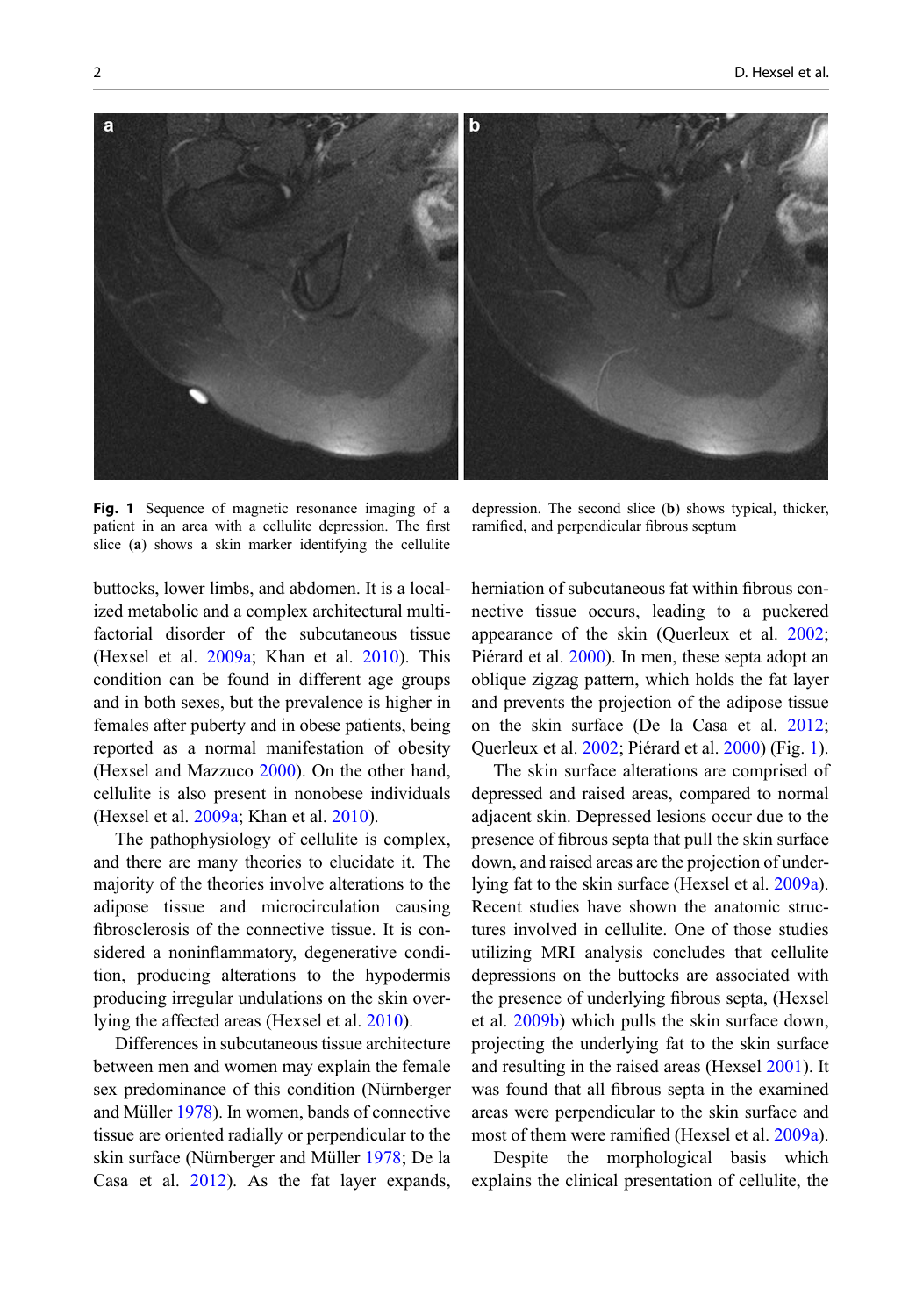| Grade or                                                                                                   |                                                                                                      |  |  |
|------------------------------------------------------------------------------------------------------------|------------------------------------------------------------------------------------------------------|--|--|
| stage                                                                                                      | Clinical characteristics                                                                             |  |  |
| $0$ (zero)                                                                                                 | Skin surface is smooth                                                                               |  |  |
| The skin surface is smooth while the subject is standing or lying, but the alterations to the skin surface |                                                                                                      |  |  |
|                                                                                                            | can be seen by pinching the skin or with muscle contraction                                          |  |  |
| П                                                                                                          | The orange skin or mattress appearance is evident when standing, without the use of any manipulation |  |  |
|                                                                                                            | (skin pinching or muscle contraction)                                                                |  |  |
| Ш                                                                                                          | The alterations described in grade or stage II are present together with raised areas and nodules    |  |  |
|                                                                                                            |                                                                                                      |  |  |

<span id="page-2-0"></span>Table 1 Classification of cellulite based on clinical criteria (Piérard et al. [2000\)](#page-4-0)

pathophysiology of cellulite is still not fully elucidated. It seems to be a physiological phenomenon or at least that it has a physiological origin (De la Casa et al. [2012\)](#page-4-0). It is a multi-causal disorder, with the coexistence of a number of factors that trigger, perpetuate, or exacerbate it (De la Casa et al. [2012\)](#page-4-0). Flaccidity, laxity, or sagging of the skin further aggravates morphological alterations in the majority of patients (Hexsel et al. [2009a](#page-4-0)). Minor factors, such as weight gain or loss, localized tissue vascularity and postinflammatory changes, hormonal and genetic influences, and lifestyle, may also have an important role in cellulite's pathogenesis (Khan et al. [2010\)](#page-4-0).

With the purpose of measuring cellulite severity and the effects of treatment modalities, a comprehensive objective method of measuring cellulite was developed and is presented in this chapter, the new Cellulite Severity Scale (CSS) (Hexsel et al. [2009a\)](#page-4-0). It considers important clinical and morphological aspects involved in the cellulite for its classification.

### 2 Classification and Scoring

Cellulite classification and scoring is of great relevance to accurately follow up treatment outcomes. This is also important to determine the more appropriate treatment for each patient. The evaluation of a patient with cellulite is mostly performed with clinical examination, and two classifications have already been developed aiming to determine different degrees of this condition. Cellulite must be evaluated with patients in standing position with relaxed muscles, so as to correctly identify the depressed and raised lesions of cellulite that are clearly apparent, regardless of pinch test or muscular contraction (Hexsel and Mazzuco [2000\)](#page-4-0).

Nürnberger and Müller [\(1978](#page-4-0)) have described the most widely used classification until the last few years. They classified cellulite in degrees 0 to III, which varied from the complete absence of cellulite to its occurrence in a more severe degree (Table 1). A pinch test can be done to make the lesions more evident or to differentiate grades 0 from I.

Although largely used and practical, the abovementioned classification does not comprise all important additional morphologic aspects of cellulite and, thus, is not comprehensive enough to identify individual needs for treatment and to evaluate different treatment responses. Aiming to fulfill this gap, Hexsel, Dal'Forno, and Hexsel published the Cellulite Severity Scale (Hexsel et al. [2009a](#page-4-0)) (Table [2\)](#page-3-0), which is based on five important clinical and morphological aspects of cellulite providing a more detailed classification for cellulite: (A) number of evident depressed lesions, (B) depth of depressions, (C) morphologic appearance of skin surface alterations, (D) grade of flaccidity or sagging skin, and (E) grade of cellulite. Each of these items is graded from zero to three. The total sum of the scores of each item indicates the cellulite grading as mild, moderate, or severe, as shown in Table [3](#page-3-0).

The *Cellulite Severity Scale* (Hexsel<br>et al. [2009a\)](#page-4-0) is an alpha-photonumeric scale. Its main advantage is that it can indicate which morphological aspect is the most significant component of cellulite for each patient, allowing the physician to determine the most suitable treatment for the patient. For example, a patient with important laxity (e.g., grade 3 of letter D) and mild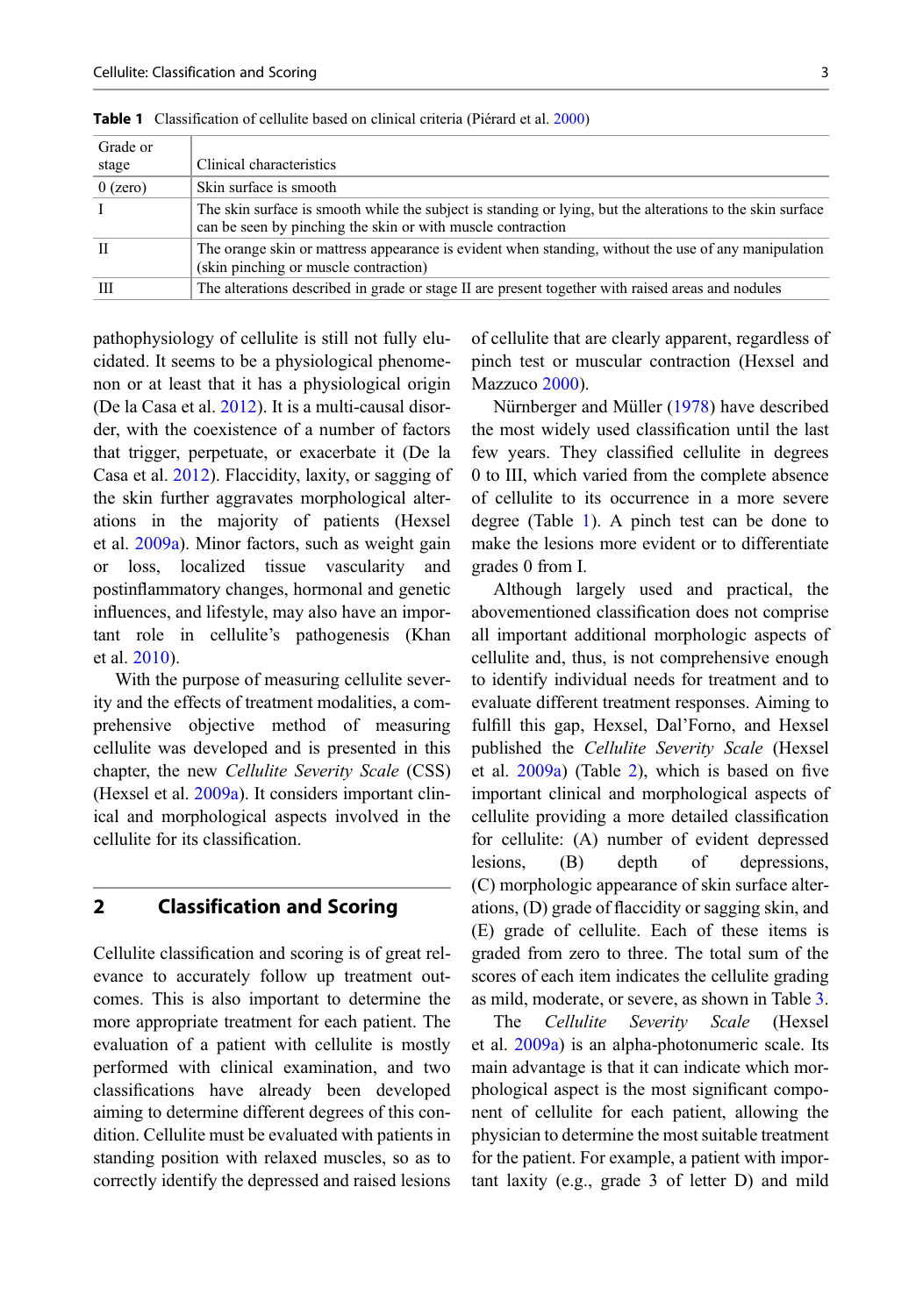<span id="page-3-0"></span>Table 2 Hexsel, Dal'Forno, and Hexsel e Cellulite Severity Scale (CSS) (Hexsel et al. [2010\)](#page-4-0)

#### (A) Number of evident depressions

This item refers to the total number of evident depressions by visual inspection in the area to be examined. The scores are expressed as follows:

ZERO = None/no depressions

1. A small amount: 1–4 depressions are visible

2. A moderate amount: 5–9 depressions are visible

3. A large amount: 10 or more depressions are visible

#### (B) Depth of depressions

This item evaluates the depth of depressions by visual inspection of the affected areas; comparison to the pictures of CSS is recommended

 $ZERO = No$  depressions

1. Superficial depressions

2. Medium depth depressions

3. Deep depressions

#### (C) Morphological appearance of skin surface alterations

Item C assesses the different morphological patterns of skin surface alterations; comparison with the pictures of CSS is recommended

 $ZERO = No$  raised areas

1. "Orange peel" appearance

2. "Cottage cheese" appearance

3. "Mattress" appearance

#### (D) Grade of laxity, flaccidity, or sagging skin

Laxity, flaccidity, or sagging skin confers the affected skin a draped appearance. This effect aggravates the appearance of cellulite. Item D assesses the grade of flaccidity, and comparison to the pictures of CSS is recommended

ZERO = Absence of laxity, flaccidity, or sagging skin

1. Slight draped appearance

2. Moderate draped appearance

3. Severe draped appearance

#### $(E)$  Classification scale by Nürnberger and Müller

This item is based on the current classification of cellulite shown in Table [1](#page-2-0). Patients should be evaluated in the standing position with relaxed gluteus muscles. However, if the patient has no evident depressions, they should be asked to contract their gluteus muscles or the *pinch test* should be applied (by pinching the skin between the thumb and index finger) in order to differentiate between scores 0 and [1](#page-1-0) (see Fig. 1, item  $E$  – contracted)

| $ZERO = Zero\ grade$ |
|----------------------|
| 1. First grade       |
| 2. Second grade      |
| 3. Third grade       |
|                      |

Table 3 New classification of cellulite based on the results of scores of Cellulite Severity Scale

| Points    | New classification of cellulite |
|-----------|---------------------------------|
| $1 - 5$   | Mild                            |
| $6 - 10$  | Moderate                        |
| $11 - 15$ | ' Severe                        |

depressed lesions (e.g., grade 1 of letter B) should be treated for laxity to have an important improvement in cellulite grading rather than undergoing a Subcision®, which aims the treatment of depressed lesions.

De La Casa Almeida and cols [\(2013](#page-4-0)) assessed the intra- and interobserver reliability of the application of the CSS to a Spanish female population. They observed excellent reliability and internal consistency when used to evaluate cellulite on